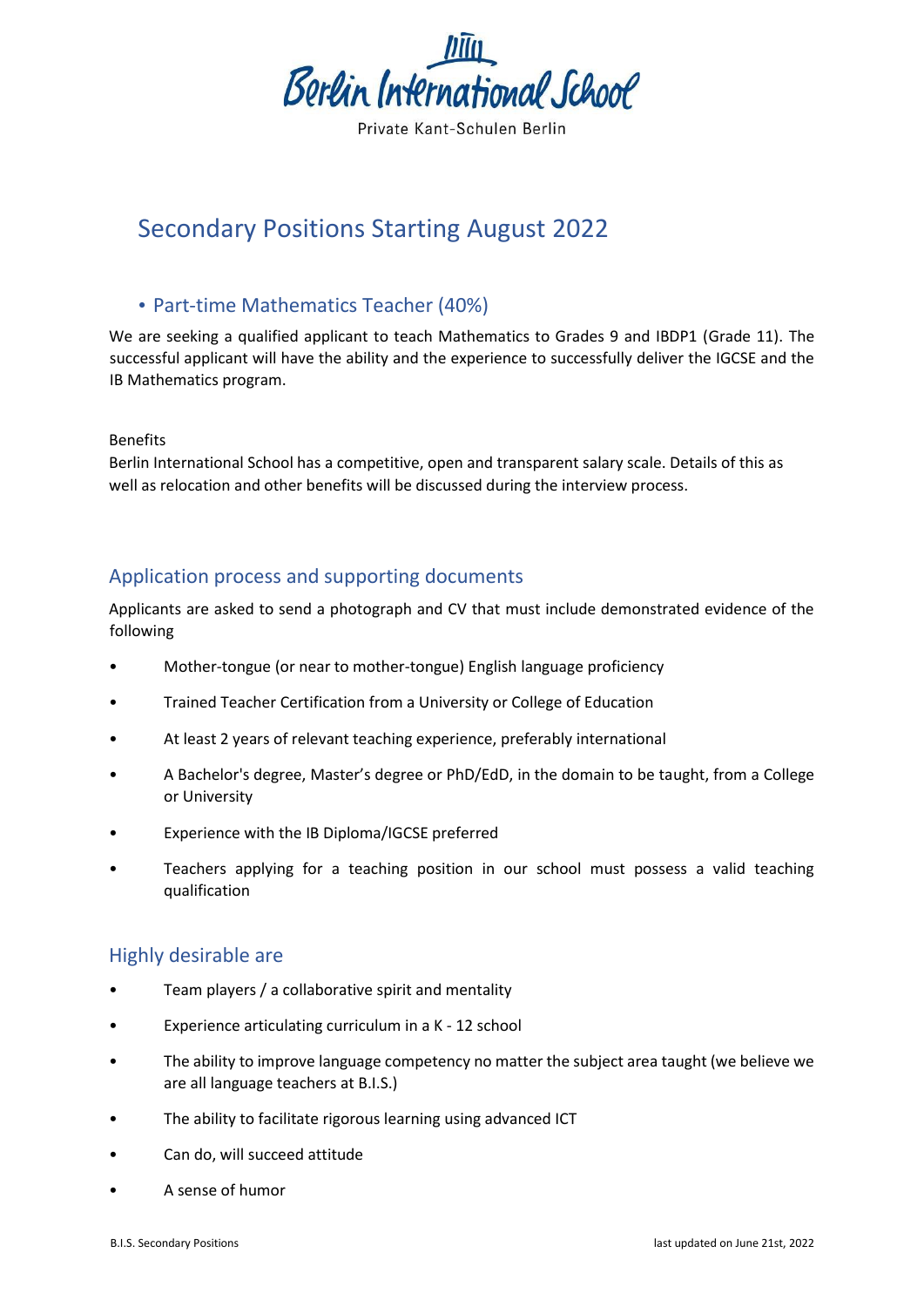

Applications for the attention of the Secondary Principal, Mr. Michael Cunningham at recruitment\_secondary@berlin-international-school.de.

The subject line of the email should indicate the position(s) being applied for and then the applicant's name.

#### Interviews

Selected candidates will be contacted for a telephone/video interview, followed by, for short listed candidates, the possibility of an interview in Berlin.

Our interview process for teaching faculty reflects our approaches to all aspects of our work: purposeful and learning-focused. The purpose here is to assess the degree of fit between your approaches to learning, teaching and assessing, and ours.

We like to give you time to reflect and prepare in advance, so we are providing you now with the main lines of inquiry that will shape our short time together. While each interview evolves differently, our key questions will be as follows

- What have been the most influential elements in your career to date, and how have they shaped your approaches to learning, teaching and assessing?
- Why do you teach?
- Why should anyone be taught by you? Why B.I.S?
- Specifically, what is it about our school that interests you?
- What added value would you bring to our school and community?